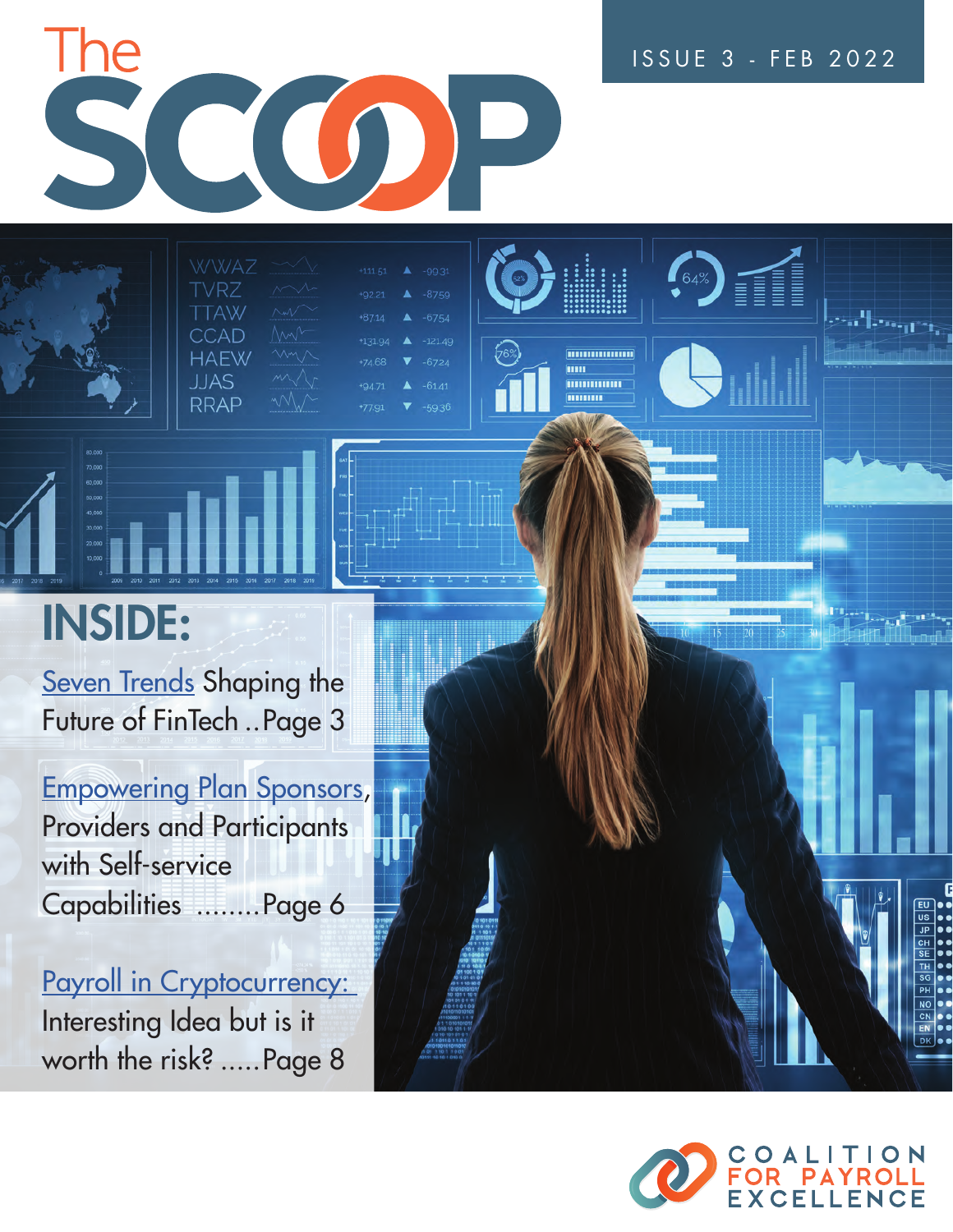## **About the Coalition**

The Coalition sustains the dialogue between HCM / Payroll software firms, payroll processors, bundled payroll service providers, and retirement plan service providers.

- Define payroll administration quality and drivers of excellence
- Advocate for employer adoption of preferred practices
- Facilitate 360 data exchange

#### EDITORIAL BOARD

Kathy Busa Director, Systems and Data Services AIG Retirement Services

Chris Houlihan Head of Outsourcing Provider Partnership Group Fidelity Investments

Lisa Lobato Director, Payroll Services Strategy Empower Retirement

Tom Pappas Director, Client Transition, Payroll Modification, Plan Automation Prudential Retirement

Stephanie Mobarry Manager, Plan Services The Standard

Karen Rund Lead Manager, New Business & Support FIS

Mark Venzor Technical Director, RP Product Development **Nationwide** 

#### The Coalition for Payroll Excellence Breaks New Ground in the Relationship Between 401(k) Service Providers and Payroll Service Firms

In 2022, the Coalition will celebrate the excellence of payroll platforms with a series of six events dedicated to the platforms covering the most U.S. workers

| Paylocity Day  February 17 |                           |
|----------------------------|---------------------------|
| UKG DayMarch 17            | Ceridian Day June 16      |
| ADP Day April 21           | Workday Day  September 22 |

### UP-AND COMING IN PAYROLL

#### HCM AND PAYROLL CONFERENCES IN 2022

#### **CYBERSECURITY**

Ransomware attacks can affect anyone in the Payroll sector. Regardless of service model, all payroll administrators need a backup plan, should all else fail. Employees who never access their payroll or account information online are particularly vulnerable to identity theft. To protect their employees and retirement plan participants from fraud and cyberattacks, payroll and retirement plan administrators can:

- 1. Store all personal data on secure servers at all times and prohibit or reserve downloads to select individuals who abide by strict data privacy, deletion, and destruction standards
- 2. Exercise particular vigilance when it comes to payroll data in motion in 180 or 360 exchanges
- 3.Provide to retirement plan service providers up-to-date employee and participant contact information supporting two-step authentication (mailing address, email address, and mobile phone numbers)
- 4.Urge employees and participants to access their retirement plan account and payroll information regularly to refresh passwords, select security questions, and enable biometric recognition

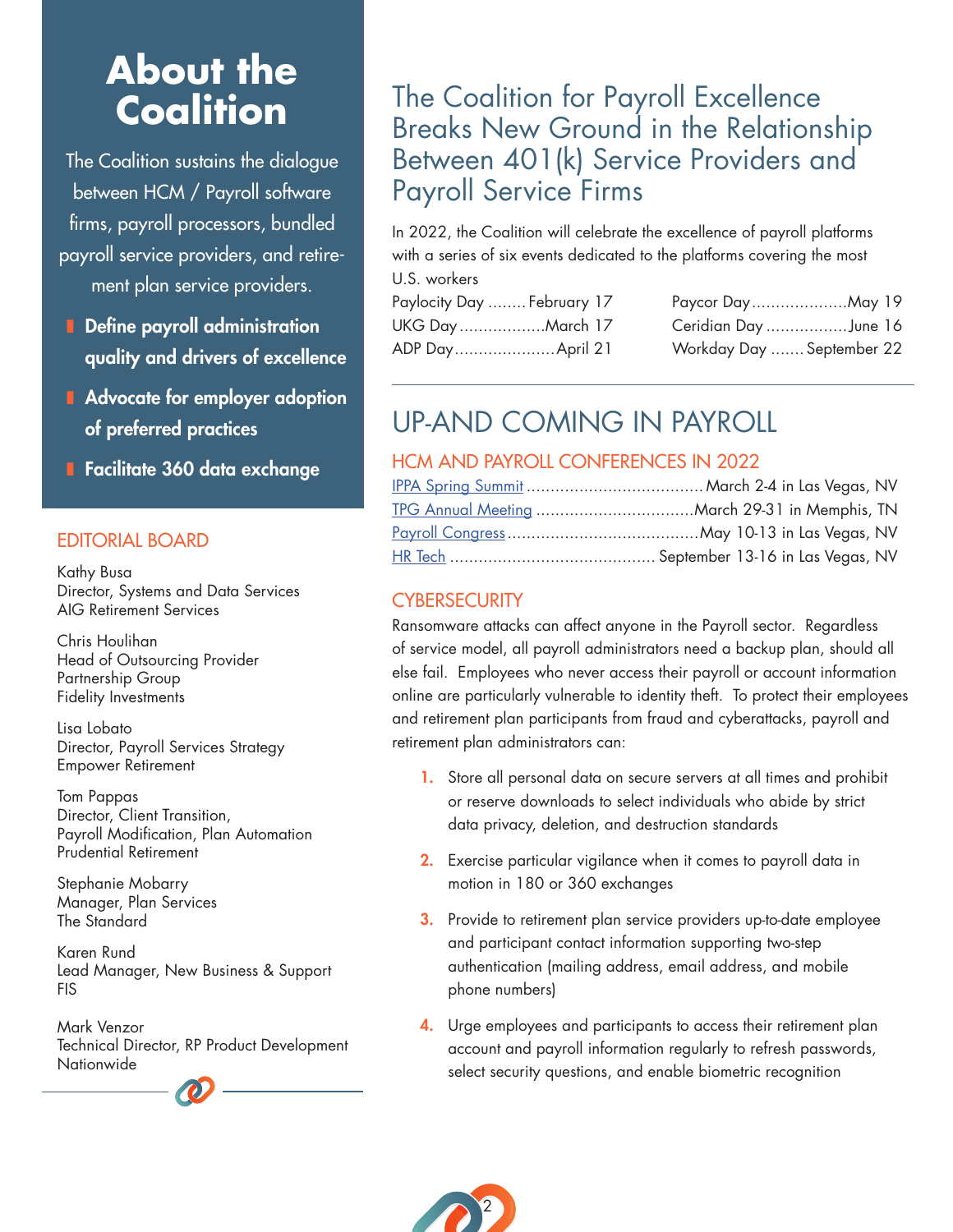# <span id="page-2-0"></span>Seven Trends Shaping the Future of Fintech

## By [Ale Vigilante](https://www.linkedin.com/in/alessandrovigilante/) & [Caroline Federal](https://www.linkedin.com/in/caroline-federal/) - Fidelity Investments

In just five years the fintech landscape has shifted from a focus on solving vertical narrow problems, to being driven by broader horizontal trends. We have identified seven of what we believe are the most important trends shaping the future of fintech.

The fintech landscape has radically changed in the last few years. In 2015, the market was product-led: successful fintech startups were solving narrow problems, such as payments or lending, extremely well. Fast forward to 2020, and mapping this more mature market requires a different lens: instead of that vertical focus, we believe that today's fintech landscape is shaped by seven horizontal trends (see Figure 1.)



*Figure 1 The fintech landscape has shifted from vertical product-led to horizontal trend-driven*

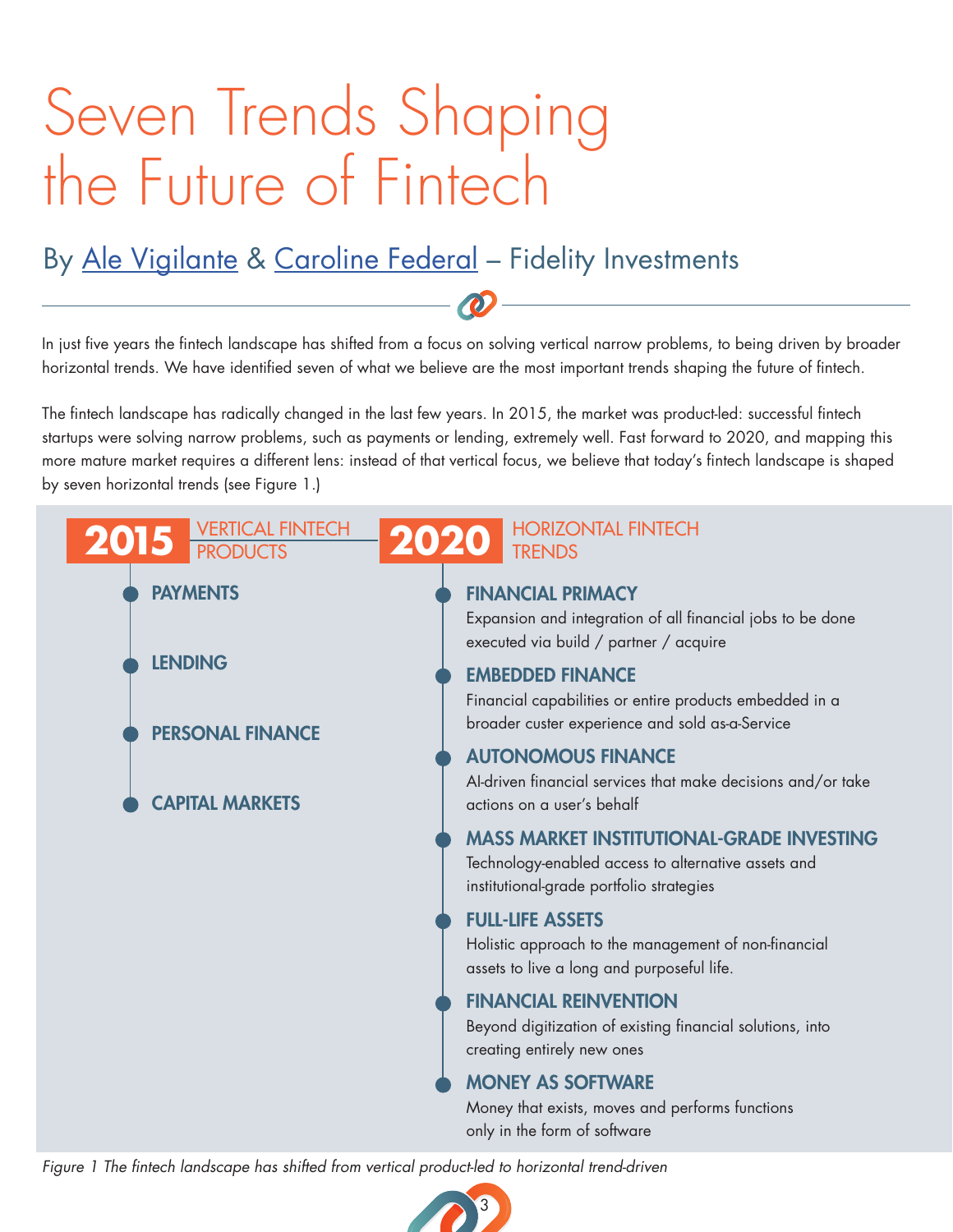

*Figure 3 |Full-Life Assets*

**#FinancialPrimacy.** To position themselves as a financial hub – a single place where customers can solve most of their financial "jobs to be done" – some more established fintechs have added new offerings. #FinancialPrimacy. To position themselves as a financial  $h$ ub – a single place where customers can solve most of their financial "jobs to be done" We've seen this in both the consumer market where a player like Acorns has expanded from savings into checking accounts and retirement planning, and in the business market where Gusto now offers everything from payroll to 401k. Most of these startups have followed a similar path towards financial primacy that matches their funders' stage-investing approach: First, solve a narrow problem incredibly well to demonstrate product-market fit; then hack growth to reduce customer acquisition costs and demonstrate scalability; and finally monetize the customer base with a broader range of products to demonstrate positive unit economics. Even as they've rolled out new product lines, these fintechs have maintained a "jobs to be done" focus with their UX, trying to create a seamless interaction among spending, saving, and investing.

**2. #EmbeddedFinance.** While #FinancialPrimacy<br>involves disrupting financial services by<br>digitizing the user experience and/or the<br>underlying presences #EmbeddedFinance is about involves disrupting financial services by digitizing the user experience and/or the underlying processes, #EmbeddedFinance is about disrupting the technology architecture of the financial services industry. Leveraging low-cost, on-demand

infrastructure (think the cloud), some fintechs sell end-to-end financial capabilities like Know-Your-Customer (e.g. Onfido, Alloy), Anti-Money Laundering (e.g. Ayasdi, Unit21), Investing (Atomic), or even entire financial products (e.g. Guideline with 401ks or Gradvisor with 529s), on an off the shelf basis, and charged for "as-a-service". Some fintechs like nCino, Galileo, and UrbanFT go even further, bundling capabilities into larger suites that are effectively an entire Bank-as-a-Service offering. The result of all this: Any company, in any industry can easily embed financial services within their user experience. So now a consumer can open a full-fledged checking account with T-Mobile.

#AutonomousFinance. Since core financial<br>services and capabilities can be embedded<br>finitech founders are focusing on how to use<br>the gase marginal and of a fruite to table higherway services and capabilities can be embedded, fintech founders are focusing on how to use the zero-marginal cost of software to tackle higher-value problems. The first manifestation of this is #Autonomous-Finance: AI-driven financial services that make decisions and/or take actions on a user's behalf. #Autonomous-Finance shifts the cognitive load of routine financial tasks from individuals to algorithms. Most of those tasks can be looked at as mathematical or statistical problems, and as such can be translated into software. Autonomous finance offerings today include Digit with savings, JustInvest with tax loss harvesting, LifeYield with tax liability minimization, and

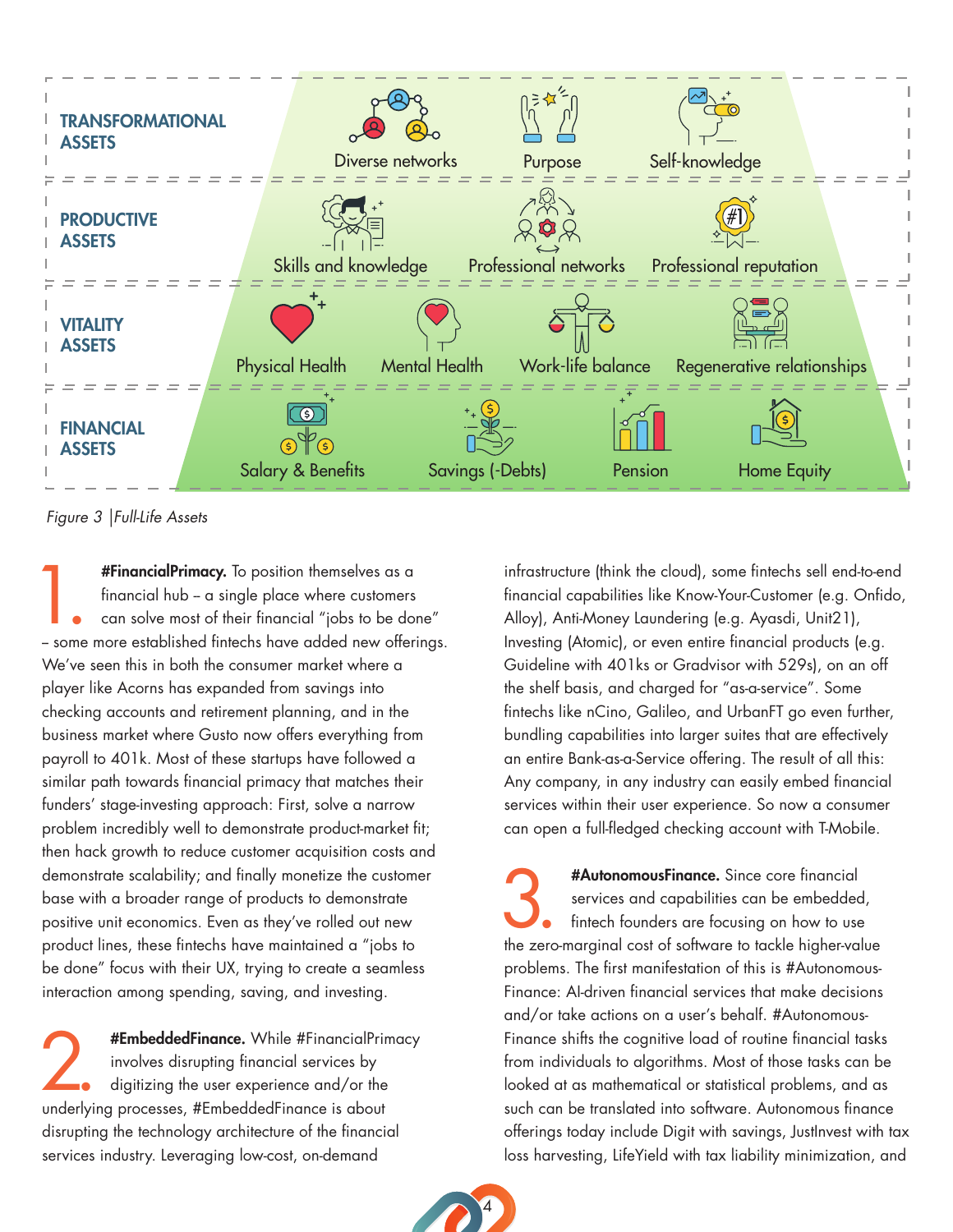Astra, that allows users to build autonomous "If This Then That" rules on top of their existing financial accounts to automate payments, savings, or investments. We expect the combination of #FinancialPrimacy and #AutonomousFinance to yield the first Personal Finance Operating System: a financial plan on auto-pilot, where individuals or advisors define the goals, but the day-to-day navigation is performed by algorithms.

#MassMarketInstitutional-GradeInvesting.<br>
Fintech founders are also focusing on the<br>
"democratization" of alternative assets or<br>
sophisticated portfolio strategies previously only available #MassMarketInstitutional-GradeInvesting. Fintech founders are also focusing on the "democratization" of alternative assets or to ultra-high-net-worth individuals and institutional customers. From real estate to private companies to car collections, technology has enabled the fractionalization of asset classes so that they've become accessible to investors at much lower minimums, and in an almost frictionless experience. And it's not just alternative assets: Complex portfolio strategies, such as liability-driven investing or autoregressive conditional heteroskedasticity (ARCH) – I cannot even pronounce it – for which Robert Engle won a Noble Prize, have been translated into code and are accessible to mass-market investors, directly or via advisors.

**#Full-LifeAssets.** Researchers are finding that as people live longer, the traditional blueprint of a three-stage life – education, accumulation decumulation – no longer applies. The expectation of a #Full-LifeAssets. Researchers are finding that as people live longer, the traditional blueprint of a three-stage life - education, accumulation, longer life changes how and when people make milestone decisions like marriage, having children or retiring. More choices lead to reshuffled priorities and life stages. Some people choose to live frugally and retire at 35, others take a gap year to reset at 45, maybe get a new degree at 55, or start a new business at 65 or 75. Reshuffled life stages lead to a more considered approach for the assets needed to live a fuller life, like Vitality, Productivity and Transformational Assets (see Figure 2). To reflect this focus on a broader range of assets like Vitality, startups such as Healthdom allow users to build personalized health plans, and others like Genivity or Foxo Bioscience use health and epigenome data to integrate healthcare expenses and life expectancy into the long-term financial planning process. Other startups like Yayzy, Mattrvest or Aspiration, allow customers to incorporate Transformational Assets like purpose, into their daily financial life in the form of Environmental, Social and Governance (ESG) impact.

**#FinancialReinvention.** The history of fintech is<br>largely about startups digitizing existing<br>financial services, either by adding a better user<br>experience, or by digitizing underlying processes to drive #FinancialReinvention. The history of fintech is largely about startups digitizing existing financial services, either by adding a better user down costs. Ultimately though, the financial product being offered remained pretty much the same -- a digital checking account is still just a checking account. But now some fintechs have turned their energy to inventing entirely new products, like<https://aire.io/>Aire and <https://lenddoefl.com/> Lenddo with alternatives to the standard credit score, or<https://www.edly.co/>Edly and HYPERLINK <https://clearbanc.com/>Clearbanc with new fixed-income products. These fintechs are creating entirely new products so that they can reach underserved markets like growth-stage companies or unbanked individuals, and service customers at any stage of life, from children (with parent-controlled debit cards by [https://www.green](https://www.greenlightcard.com/)[lightcard.com/](https://www.greenlightcard.com/) Greenlight or <https://step.com/> Step) to the elderly (with financial abuse prevention by <https://www.eversafe.com/> EverSafe).

#MoneyAsSoftware. Today, money is represented<br>by lines of code in financial institutions' core<br>systems, and we mostly interact with those lines<br>of code via digital interfaces. But now those core systems #MoneyAsSoftware. Today, money is represented by lines of code in financial institutions' core systems, and we mostly interact with those lines are being redesigned by both startups and incumbents. For instance, money movement rails are being redesigned by large financial institutions (e.g. [https://usa.visa.com/](https://usa.visa.com/partner-with-us/payment-technology/visa-b2b-connect.html) [partner-with-us/payment-technology/visa-b2b-connect.](https://usa.visa.com/partner-with-us/payment-technology/visa-b2b-connect.html) [html](https://usa.visa.com/partner-with-us/payment-technology/visa-b2b-connect.html) Visa B2B Connect), bank consortia (e.g. [https://](https://www.thejakartapost.com/news/2020/07/03/european-banks-team-up-to-offer-alternative-to-visa-mastercard.html) [www.thejakartapost.com/news/2020/07/03/europe](https://www.thejakartapost.com/news/2020/07/03/european-banks-team-up-to-offer-alternative-to-visa-mastercard.html)[an-banks-team-up-to-offer-alternative-to-visa-mastercard.html](https://www.thejakartapost.com/news/2020/07/03/european-banks-team-up-to-offer-alternative-to-visa-mastercard.html) European Payment Initiative) and regulators (e.g. [https://](https://www.frbservices.org/financial-services/fednow/index.html) [www.frbservices.org/financial-services/fednow/index.html](https://www.frbservices.org/financial-services/fednow/index.html) FedNow in the US, Open Banking in Europe). Central Bank Digital Currencies are being considered by 80% of the world's central banks, with China leading the way. If money is digital, perhaps the most fascinating part is the programmability of money, something that is already technically possible - see Ethereum Smart Contracts. What could be coded into money itself? Perhaps government stimulus payments could be programmed to only work for certain purchases. Or money could stop working if it finds itself stored in the ledger of a sanctioned entity.

Over the coming months we will write dedicated post that explores each of these seven trends more deeply. And we'd love to hear from you: What do you think of these trends? What are we missing?

5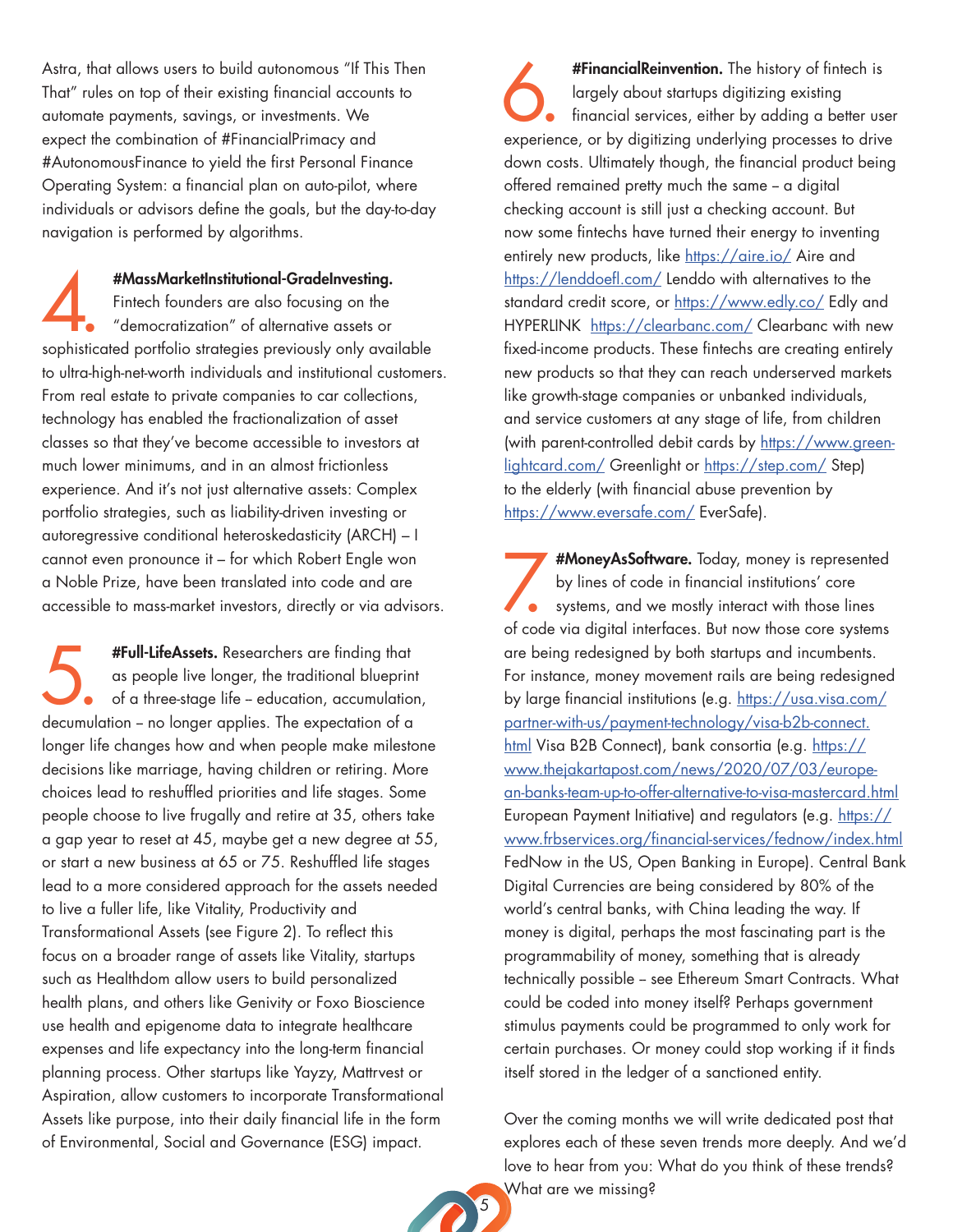## <span id="page-5-0"></span>Empowering Plan Sponsors, Providers and Participants with Self-service Capabilities

[Sagar Shankaranarayanan,](https://www.linkedin.com/in/sshankaranarayanan/) AVP of Product Management at Congruent Solutions, writes about how plan providers can enable self-service processing to save costs, improve efficiency and deliver a stellar customer experience.

6

Every pay cycle, over 50 million Americans across thousands of organizations participate in 401(k) plans, which hold a total investment of \$4.5 trillion in assets. Yet, for an activity of such scale and consistency, contributions processing continues to be almost entirely manual. Plan sponsors/employers continue to send data as spreadsheets to retirement plan providers, who then manually clean them up, eliminate errors, standardize formats, upload to contributions processing systems before executing them. This results in:

**Inefficiencies:** Wrong file type, incomplete data, disparate file formats, etc., takes inordinate time and effort to merely prepare for processing.

**Disconnections:** Large enterprises use legacy systems that don't integrate well with the plan provider's tools. Therefore, any effort at automation becomes ineffective.

**Delays:** The extra time taken to process data delays payroll funding. This then pushes investing these contributions, missing deadlines, impacting long-term returns.

**Additional costs:** To overcome these challenges, plan providers often employ payroll processing partners, who collect the data and standardize it for processing. This, though efficient, adds pressure to the already shrinking margins.

**Sub-optimal customer experience:** The ultimate burden of all this is borne by the end-user, who ends up paying more too.

The biggest impact of these challenges is that it's disempowering. It creates a series of dependencies. For example, the plan provider depends on the sponsor's payroll teams to provide the right information in the right formats. They, in return, rely on the plan provider to tell them what information is missing/incorrect, etc. This unnecessary back-and-forth exchange restricts both parties from proactively solving the problem themselves. It is here that we, at Congruent, see significant opportunity.

"We've built machine learning-powered self-service retirement plan processing tools that act as an intelligent interface empowering both parties to help themselves."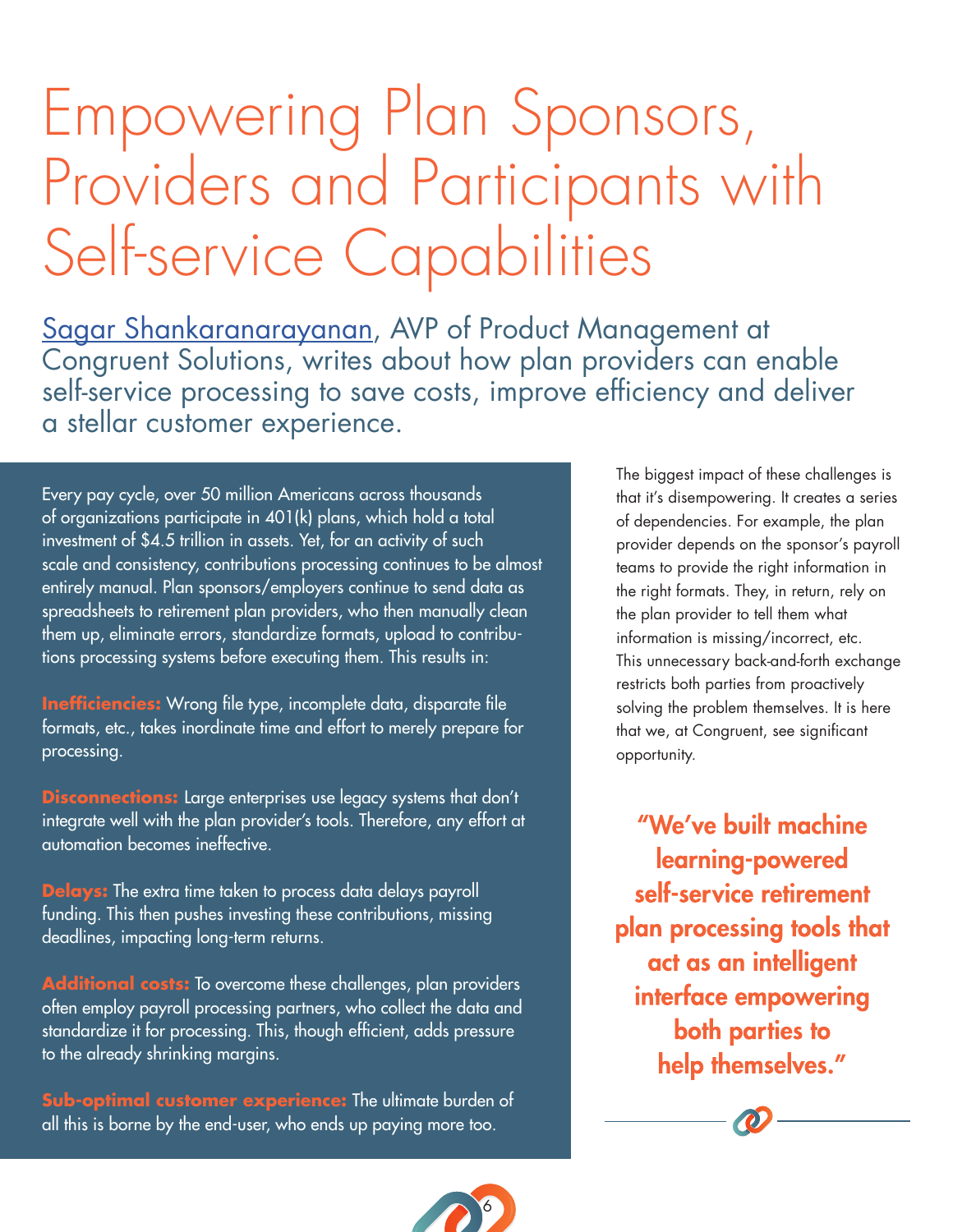Using the self-service platform — also known as service-on-demand — plan sponsors can upload their data themselves through a user-friendly interface. Once the data is uploaded, our ML-powered data processing tools automatically map data. For instance, it can accurately identify social security numbers, phone numbers, zip codes, etc., and update the contributions processing system with them. This ensures that all fields are captured, irrespective of the format in which the data is uploaded.

Then comes auto-correction. The self-service tool considers data points, history, prior manual corrections, etc., to predict corrections needed on the data that has been uploaded. In real-time, payroll teams can confirm or reject suggestions. This way, the self-learning machine learning algorithms will improve over time.

The business outcomes of choosing a self-service platform have been exponential. The Everest Group estimates that an application modernization initiative can deliver savings of up to 70% of the operations cost. The self-service platform can save expenses over and above that. However, its benefits go much beyond cost savings.

Service-on-demand fundamentally flips the equation. Instead of sending an email with data as spreadsheets attached and waiting for it to be processed, self-service platforms empower plan sponsors to upload accurate and complete data from their end. It reduces turnaround and cycle times significantly, improving customer outcomes.

By automating alerts and notifications, self-service platforms make sure that the payroll data is uploaded within the deadline every single time. Based on this, plan sponsors can also automate funding for contributions, ensuring that the investments are made on time. This will help prevent potential snowballing effects for the end user.

Given that much of data standardization and validation is performed by the machine learning engine, plan providers don't need large teams to serve their customers. They don't need to engage third-party providers for this either. They can deliver services at scale with lean teams.

They can then re-assign their existing resources towards building deeper relationships with their customers, leveraging cross-sell upsell opportunities.

Working with a leading American retirement plan provider over the last couple of years, we've learned that the downstream impact of a robust technological foundation can be immense. It can transform the way operations teams approach customer experience. The cost savings can be transferred to the end-user, building a competitive advantage over the long term. The standardized data can be used to build advanced analytics, which can be offered as a value-added service, opening new revenue channels.

#### With the right technology, opportunities are endless.

#### About Sagar Shankaranarayanan

Sagar is a product management leader with over thirteen years of experience in building technology for the retirement planning industry.

#### About Congruent Solutions

Congruent Solutions is a specialist technology solutions and outsourced plan administration service provider to the retirement plan industry since 2004. Headquartered in the US, Congruent is an ISO and AICPA certified provider. CORE is Congruent's suite of cloud-based modular solutions designed specifically for the retirement plan industry in the US.

For more about Congruent, visit <https://www.congruentsolutions.com>

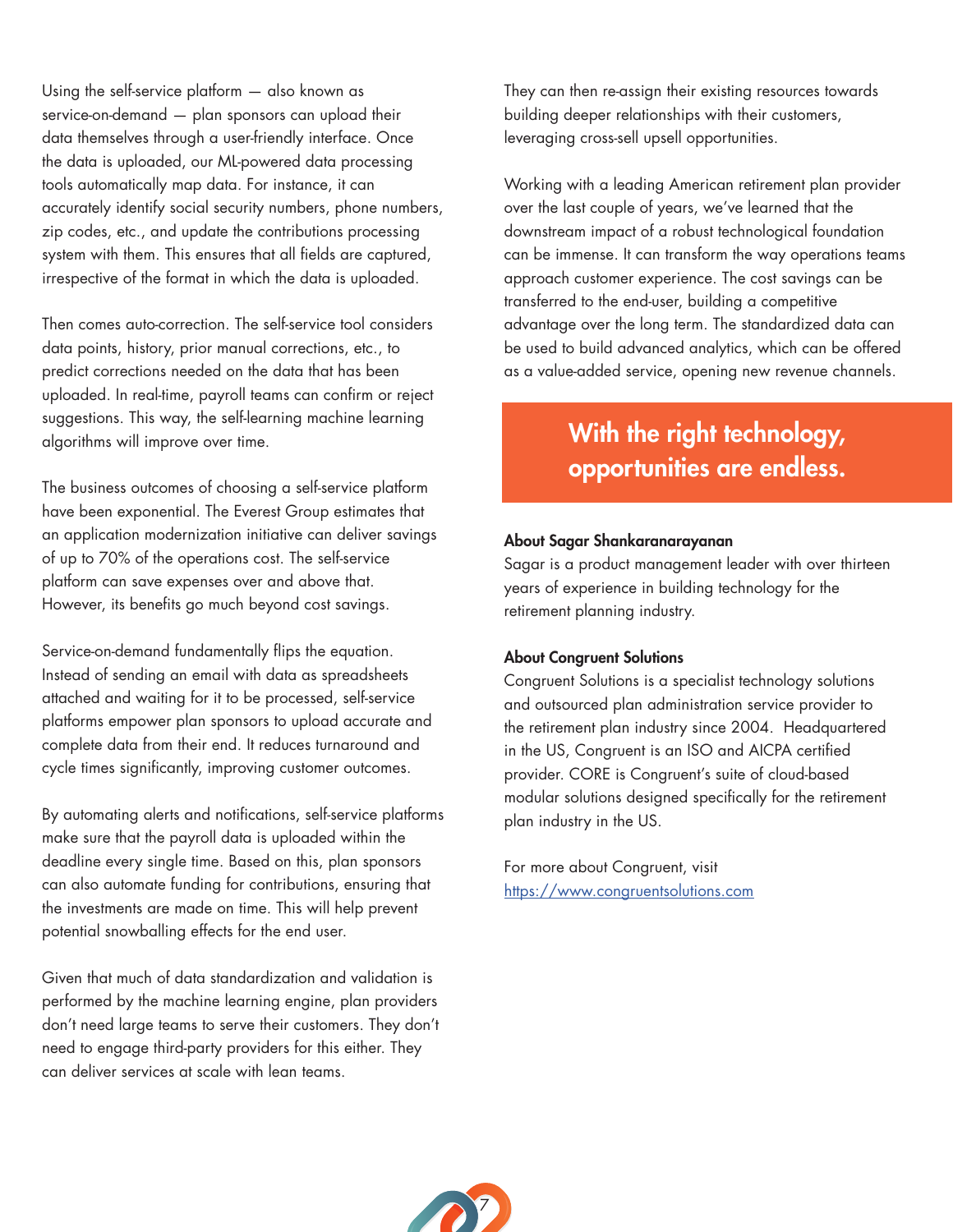## <span id="page-7-0"></span>Payroll in Crytocurrency Interesting Idea But is it Worth the Risk?

### By [Eric Henon](https://www.linkedin.com/in/erichenon1/) – Executive Director – Coalition for Payroll Excellence

Attracting top talent in a tight labor market calls for benefits out of the ordinary. Some employers seeking to appeal to the tech savvy consider employee and contractor compensation in cryptocurrency. The move is bold, presents implementation hurdles, and may go against the long-term financial well-being of the workforce. A subcommittee of the Government Relations Task Force of the American Payroll Association was recently formed to monitor developments in the use of cryptocurrency in the workforce, including issues such as the payment of wages in cryptocurrency, withholding for employment taxes, garnishments, health care coverage, and retirement plans.

Under the Fair Labor Standards Act, W-2 employee wages must be paid "in cash or negotiable instrument payable at par." Cryptocurrencies do not meet this definition. For this reason, employers considering employee compensation in cryptocurrency must make these programs optional and should require a signed employee authorization clearly indicating the risks associated with receiving compensation in a form other than fiat currency. Even an opt-in program may not be possible in states that require wages to be paid in U.S. currency. California is among those states. As a result, many employers considering compensation in cryptocurrency limit implementation to independent contractors and to compensation beyond base salary, and local minimum wage.

Under a notice issued in 2014 and a revenue ruling issued in 2019, the IRS requires employers to determine the value of virtual currency paid to employees in U.S. dollars for employment tax purposes. However, payments to the IRS cannot be made in virtual currency. In 2019, Ohio gave employers that operate in the state the option of paying taxes with Bitcoin. Legislation considered in some

other states (Georgia and Illinois) has not been adopted. For this reason, taxes and other payments by employers are made in U.S. dollars.

The move is bold,presents implementation hurdles, and may go against the long-term financial well-being of the workforce.



The employee/employer relationship model has changed considerably over the last few years. Competition for top talent in the tech sector, in particular, has pressed many software firms to offer agreements to a wide range of independent contractors – domestic and international – for whom payments in cryptocurrency offer distinct benefits. Paying compensation in cryptocurrencies may attract forward-thinking workers who already have a cryptocurrency wallet.

For off-shore contractors, payments in cryptocurrency eliminate the need to deal with a bank. Payments are managed on a handheld device and clear instantly. Recipients are spared foreign exchange charges, wire fees and other bank fees. These contractors can in turn remit funds immediately to others anywhere in the world. Users escape the control of central authorities, authoritarian government, prying eyes, or gangs that can cripple developing economies. In a high-inflation / low interest environment, payments in cryptocurrencies not tied to the faith and credit of a central government can be perceived as a hedge.

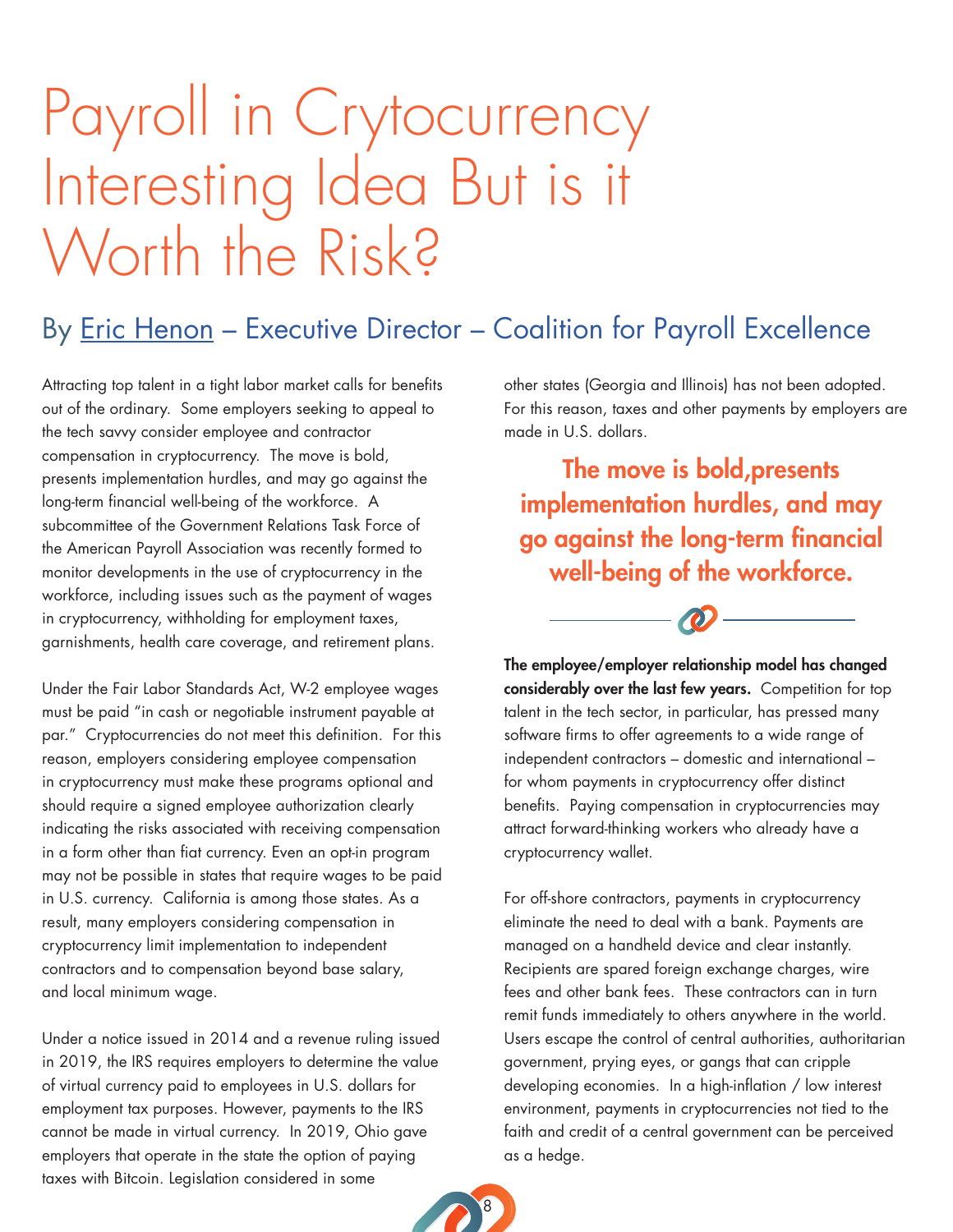

As for domestic contractors, suppliers popular in this population (WeWork, PayPal, Venmo) now accept payments in cryptocurrency, making compensation in cryptos all the more attractive. The availability of a facility for contractors to direct part of their compensation to a cryptocurrency wallet affords them an easy, convenient, and efficient way to save for future use, as accumulated assets are subject to capital gains tax when the funds are spent or exchanged for fiat currency. However, contractors are not able to defer their taxable income to a later date, as they would in a 401(k) or a 403(b) plan.

Employers can pay compensation to employees in one of two ways: Either (1) employee compensation is stipulated in cryptocurrency and paid in cryptocurrency, or (2) the employee is paid in fiat currency, with a percent of eligible compensation converted to cryptocurrency transferred to their wallet.

Regardless of approach, the fair market value of the cryptocurrency is subject to payroll taxes and must be reported as W-2 compensation. Employers should verify beforehand that their payroll processor offers payroll service in cryptocurrency. Calculations and reporting under the direct method can be burdensome. For this reason, may employers prefer to convert a portion of compensation denominated in fiat currency into cryptocurrency post-calculations. Several firms specialize in the administration of contractor payments in cryptocurrency. Employers that avail themselves of the service typically pay a fee stated as a percentage of transaction and the user fee is waived for employees.

After the time of initial payment, cryptocurrencies are subject to the same capital tax gains that apply to securities or any other property. The volatility of cryptocurrencies can be particularly helpful for those needing to harvest capital losses. Importantly, cryptocurrency exchanges are not subject to the same recordkeeping and reporting rules as Securities Broker/Dealers and Registered Investment Advisors. Cryptocurrency account holders are responsible for maintaining records of each and every transaction in their account on their own, and reporting taxable amounts in Schedule C, Schedule B, or Schedule 1, depending on the type of transaction (sale, loan interest, margin, or airdrops and hard forks).

Cryptocurrency account holders are responsible for maintaining records of each and every transaction in their account on their own, and to report taxable amounts in Schedule C, Schedule B, or Schedule 1, depending on the type of transaction (sale, loan interest, margin, or airdrops and hard forks).